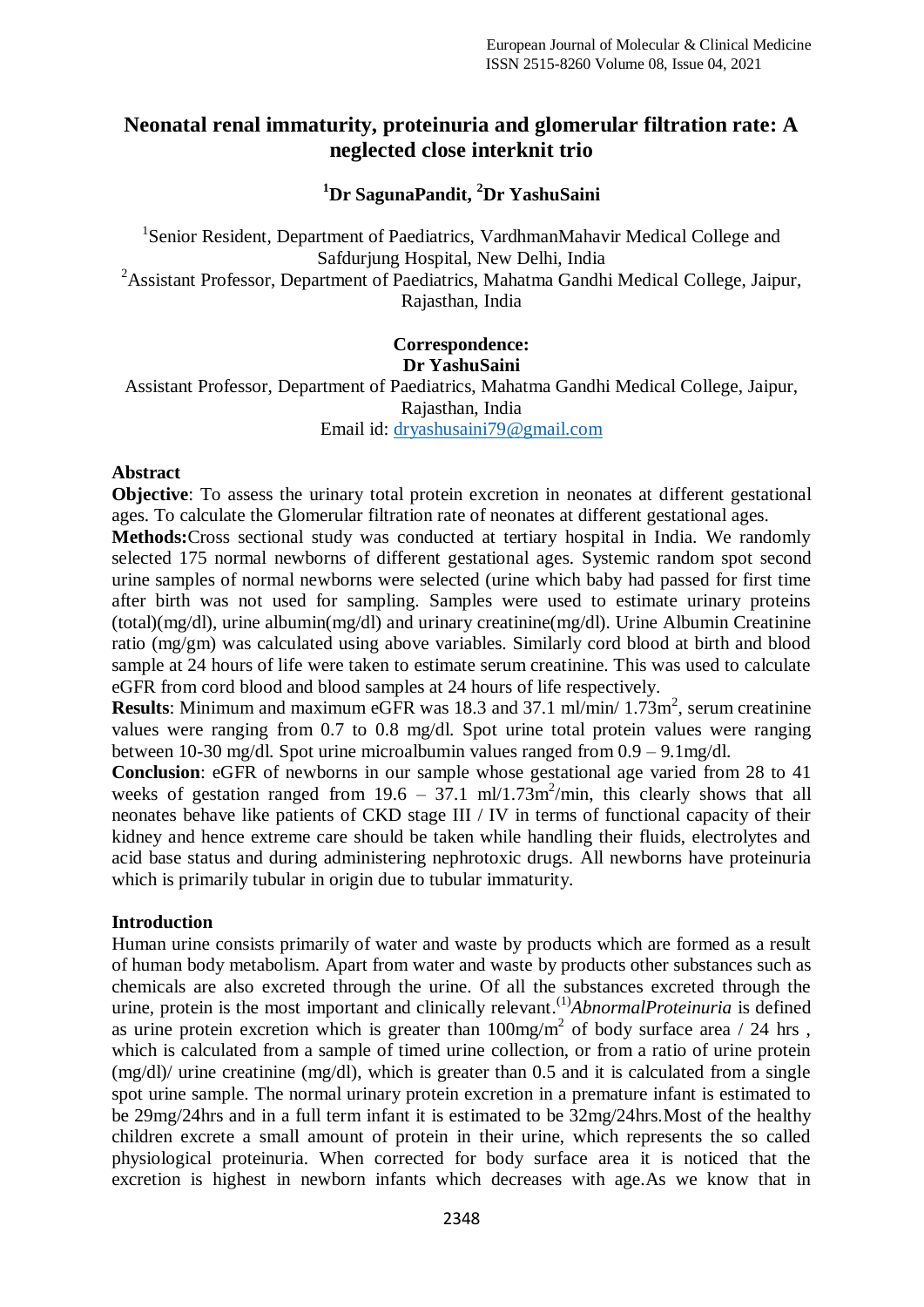newborns the nephron maturity is not completed at birth, newborns in the early neonatal period ranging from day 1 of life to day 7 of life may develop acute kidney injury due to functional causes such as decreased renal perfusion or due to intrinsic causes such as an acute insult or it can be due obstructive cause such as an anatomic urinary tract obstruction.So urinary protein estimation is important for establishing the diagnosis, follow up and the prognosis of the disease. $^{(2)}$ 

*Glomerular filtration* rate is the volume of fluid which is filtered from the renal glomerular capillaries into the bowman's capsule per unit time. The absolute glomerular filtration rate and the relative glomerular filtration rate in the newborns is much lower than that of older children and adults. Maturation of the neonatal glomerular filtration rate depends upon the development of the renal blood flow. After delivery there is a marked increase in the systemic blood pressure and a decrease in the renal vascular resistance which results in increased renal blood flow which further leads to increase in the glomerular filtration rate. In neonates at day 1 of life, glomerular filtration rate may be as low as 15ml/1.73m<sup>2</sup>/min.Proteinuria in neonatal period is not much-discussed topic but its clinical implications in neonates suffering from AKI are quite debatable. It usually creates confusion when assessing improvement in renal function in neonates with AKI when normally their eGFR is  $<$  30 ml/min/1.73m<sup>2</sup>. Various renal biochemical parameters vary with gestational age, thus further adding to the confusion. So, urinary protein estimation is important for establishing the diagnosis, follow up and the prognosis of the disease.

# **Materials and methods**

Cross sectional study was conducted at tertiary hospital in India. We randomly selected 175 normal newborns of different gestational ages.Systemic random spot second urine samples of normal newborns are selected (urine which baby had passed for first time after birth was not used for sampling) in the study population from the babies delivered at department of Obstetrics and Gynecology at a tertiary hospital in India and the sample was taken at 24 hours of life by using Pediatric urine collecting bag. Samples were used to estimate urinary proteins (total)(mg/dl), urine albumin(mg/dl) and urinary creatinine(mg/dl). Urine Albumin Creatinine ratio (mg/gm) was calculated using above variables. Similarly cord blood at birth and blood sample at 24 hours of life were taken to estimate serum creatinine. This was used to calculate eGFR from cord blood and blood samples at 24 hours of life respectively.

# **Exclusion Criteria**

- 1. Newborns whose Apgar score <7,
- 2. Who were large for date,
- 3. Whose cord blood serum creatinine was >1mg/dl and suffering co-morbid illness.
- 4. Newborns whose mothers were suffering from any illness during antenatal period

#### **Tests used**

- 1. Urine total proteins were estimated using Pyrocatechol Violet method,
- 2. Urine creatinine was estimated using Enzymatic Amidohydrolase method
- 3. Urine albumin was estimated using Immunoturbidometric method
- 4. Serum creatinine was estimated Enzymatic Amidohydrolase method.
- 5. All tests were assayed on Vitrous 4600 Analyser
- 6. eGFR was calculated using modified Schwartz formula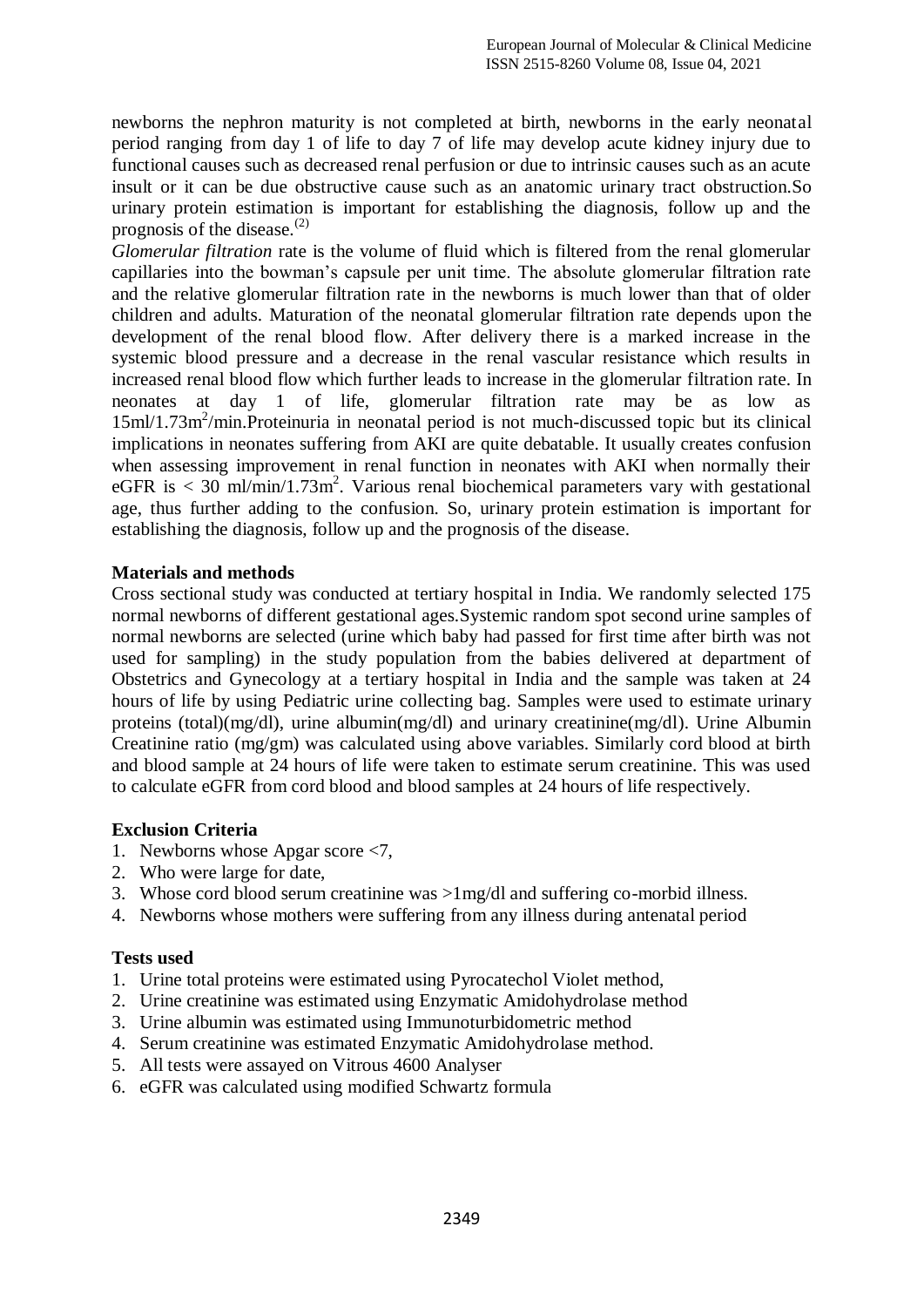#### **Results**

**Table 1: Depicts the gestational age bands of sample newborns and their eGFR values distributed according to their gestational age bands** 

| <b>GESTATIONAL</b><br>AGE (days) | N  | <b>MIN eGFR</b> | <b>AVG eGFR</b> | <b>MAX eGFR</b> | <b>Pearson</b><br>correlation and<br>coefficient(r) |
|----------------------------------|----|-----------------|-----------------|-----------------|-----------------------------------------------------|
| $196 - 210$                      | 4  | 19.6            | 24.8            | 28.9            |                                                     |
| $210 - 224$                      | 3  | 21              | 22.5            | 25.3            |                                                     |
| $224 - 238$                      | 6  | 17.4            | 22.6            | 27.1            |                                                     |
| $238 - 252$                      | 13 | 22.2            | 26.6            | 32.3            | 0.324                                               |
| $252 - 266$                      | 39 | 20.6            | 27.5            | 36.4            |                                                     |
| $266 - 280$                      | 77 | 18.3            | 28.9            | 47.9            |                                                     |
| > 280                            | 33 | 22              | 29              | 37.1            |                                                     |



**The figure 1: depicts the relationship between eGFR value of newborns with their gestational age at 24 hours of life**

Table 1 depicts the gestational age bands of sample newborns and their eGFR values distributed according to the gestational age bands.It can be seen that the eGFR was highest in  $>$ 280 days of life with average value of 29 ml/1.73m<sup>2</sup>/min and the minimum value being 22 ml/1.73m<sup>2</sup>/min and the maximum value of 37.1 ml/1.73m<sup>2</sup>/min respectively. The minimum value of eGFR was seen at 210 - 224 days of life with the eGFR value being 22.5 ml/1.73m<sup>2</sup>/min. The average of eGFR at 196 – 210, 224 – 238, 238 – 252, 252 – 266, 266 – 280 days of life was 24.8ml/1.73m<sup>2</sup>/min, 22.68 ml/1.73m<sup>2</sup>/min, 26.68 ml/1.73m<sup>2</sup>/ min, 27.58  $m!/1.73m^2/m$ in, 28.98 ml/1.73m<sup>2</sup>/min respectively.

The figure.1 depicts the relationship between eGFRvalues of newborns with their gestational age at 24 hours of life.It was found that eGFR has a positive correlation with the gestational age as the Pearson coefficient is 0.324. As the gestation age will increase the eGFR will increase by 0.324.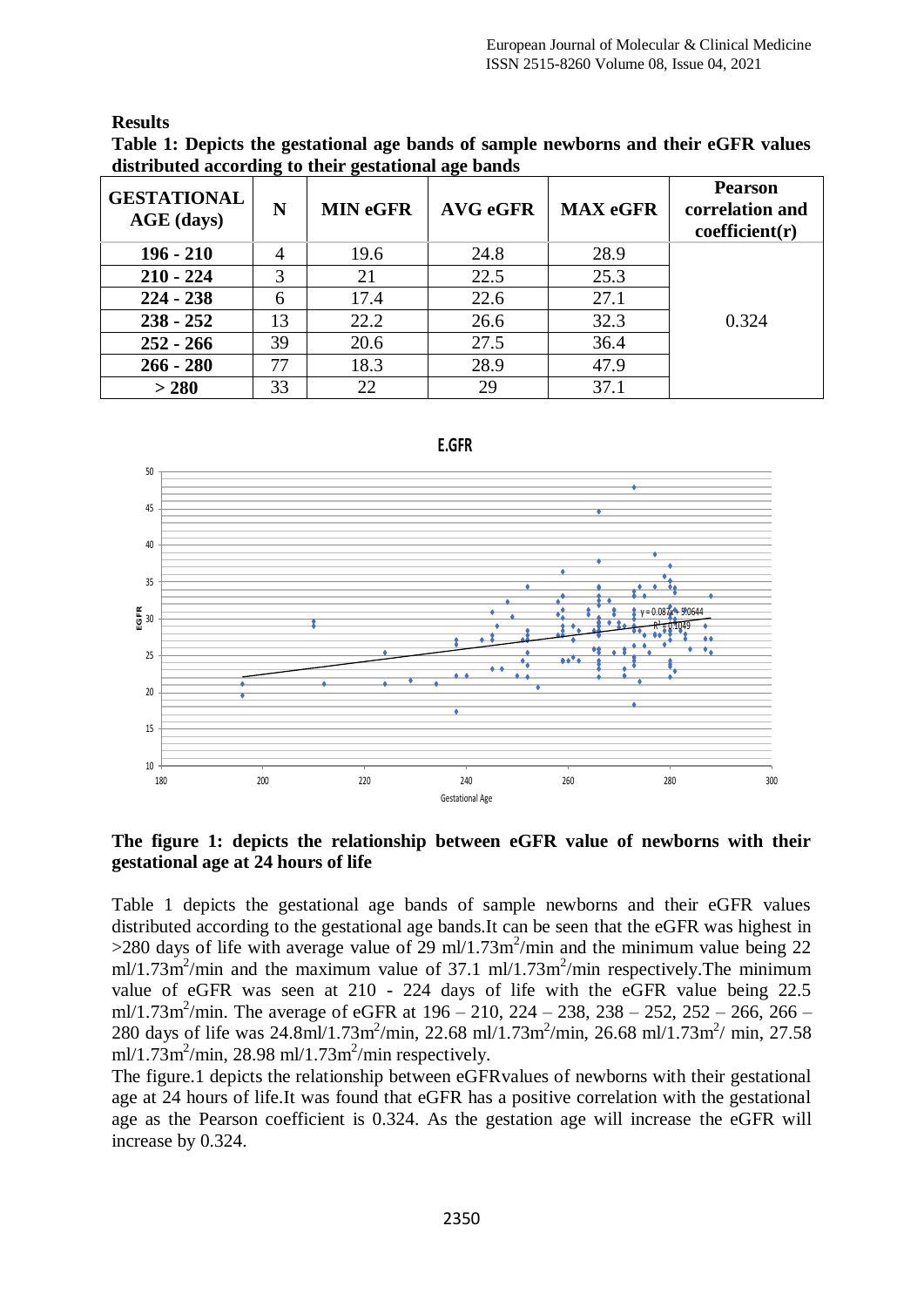| <b>Gestational</b><br>age (days) | N  | <b>MIN SC</b> | <b>AVF SC</b> | <b>MAX SC</b> | <b>Pearson correlation</b><br>and coefficient (r) |
|----------------------------------|----|---------------|---------------|---------------|---------------------------------------------------|
| $196 - 210$                      |    | 0.6           | 0.7           | 0.8           |                                                   |
| $210 - 224$                      | 3  | 0.7           | 0.7           | 0.8           |                                                   |
| $224 - 238$                      | 6  | 0.7           | 0.8           | 0.9           |                                                   |
| $238 - 252$                      | 13 | 0.6           | 0.7           | 0.8           | 0.003                                             |
| $252 - 266$                      | 39 | 0.6           | 0.7           | 0.9           |                                                   |
| $266 - 280$                      | 77 | 0.5           | 0.7           | 0.9           |                                                   |
| > 280                            | 33 | 0.6           | 0.7           | 0.9           |                                                   |

**Table 2 shows the gestational age bands of sample newborns and their serum creatinine values distributed according to their gestational age bands.** 



#### **The figure 2: illustrates the relationship between serum creatininevalue of newborns with their gestational age at 24 hours of life.**

Table 2 shows the gestational age bands of sample newborns and their serum creatinine values distributed according to the gestational age bands.It can be seen that the serum creatinine was highest in 224 -238 days of life with average serum creatinine value of 0.8 mg/dl and the minimum and maximum serum creatinine value being 0.7 mg/dl and 0.9 mg/dl respectively.The average serum creatinine in all the other gestational ages was 0.7 mg/dl.

The figure 2illustrates the relationship between serum creatinine values of newborns with their gestational age at 24 hours of life.There is a positive correlation between serum creatinine and gestational age of newborns as the Pearson coefficient was 0.003.Hence with increase in gestational serum creatinine will increase by 0.003.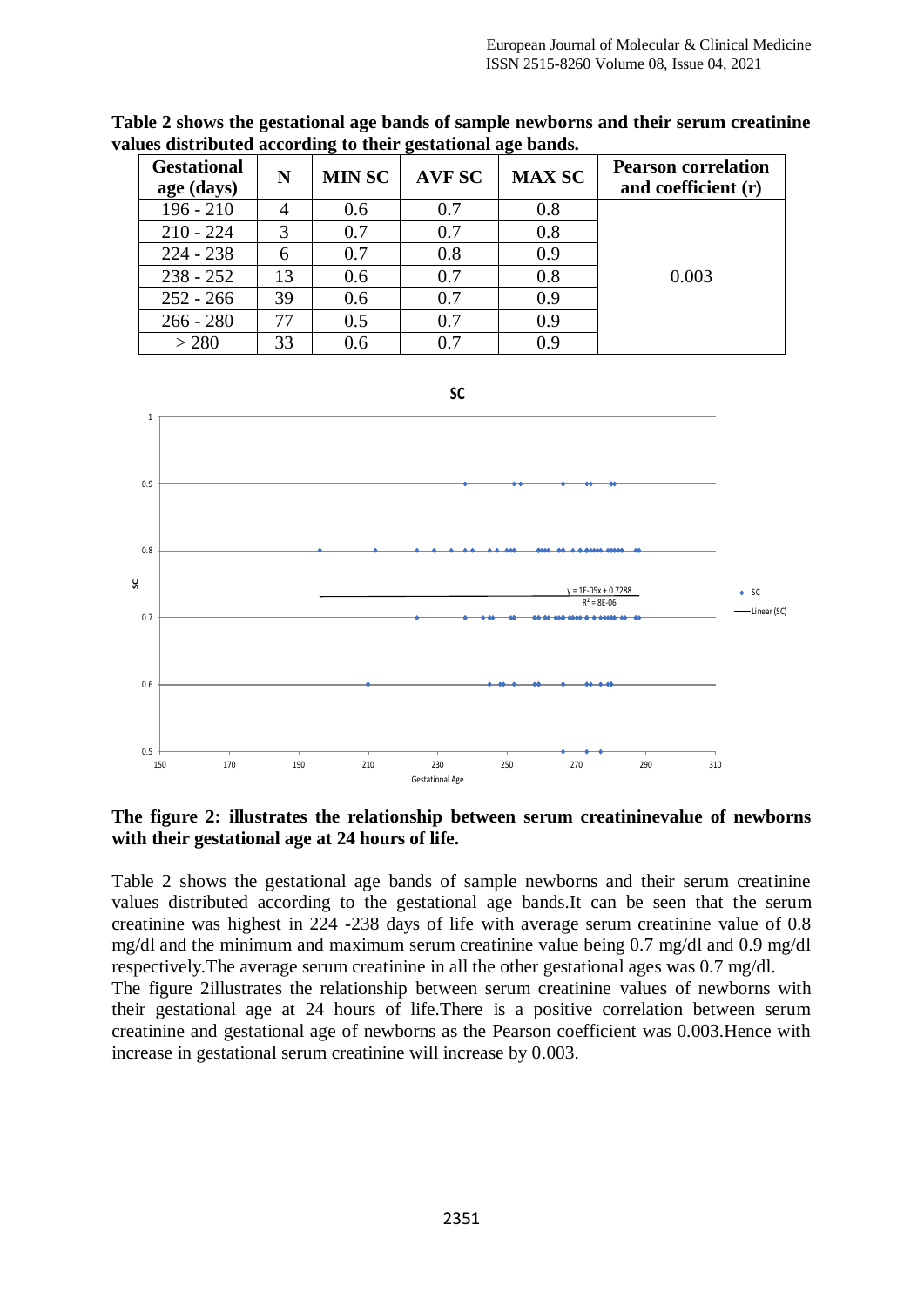| gestational<br>age (days) | N  | <b>MIN UTP</b> | <b>AVG UTP</b> | <b>MAX UTP</b> | <b>Pearson correlation</b><br>and coefficient (r) |
|---------------------------|----|----------------|----------------|----------------|---------------------------------------------------|
| $196 - 210$               |    | 22             | 20.7           | 26             |                                                   |
| $210 - 224$               |    | 18             | 21.6           | 28             |                                                   |
| $224 - 238$               |    | 11             | 19.6           | 29             |                                                   |
| $238 - 252$               | 13 | 19             | 23.4           | 30             | 0.237                                             |
| $252 - 266$               | 39 |                | 23.7           | 30             |                                                   |
| $266 - 280$               | 77 | 13             | 24.8           | 56             |                                                   |
| > 280                     | 33 | 19             | 26.7           | 50.3           |                                                   |

**Table 3: Shows the gestational age bands of sample newborns and their urine total protein values distributed according to their gestational age bands**



**The figure 3: Shows the relationship between urine total protein value of newborns with their gestational age at 24 hours of life**

Table 3 depicts the gestational age bands of sample newborns and their urine total protein values distributed according to the gestational age bands.It can be seen that the urine total protein was highest in >280 days of life with the average urine total protein value of 26.7 mg/dl with the minimum and maximum values being 19 mg/dl and 50 mg/dl respectively.The minimum value of urine total protein was seen at 224-238 days of life with the urine total protein value being 19.6 mg/dl.The average urine total protein values at 196- 210, 210 – 224,238-252, 252 – 266,266 – 280 days of life was 20.7 mg/dl, 21.6 mg/dl, 23.4 mg/dl, 23.7 mg/dl, 24.8 mg/dl respectively.

The figure 3 shows the relationship between urine total protein values of newborns with their gestational age at 24 hours of life.It was found that there is a positive correlation between the urine total proteins of newborns and their gestational age as the Pearson coefficient was 0.237.Therefore with increase in the gestational age the urine total protein will increase by 0.237.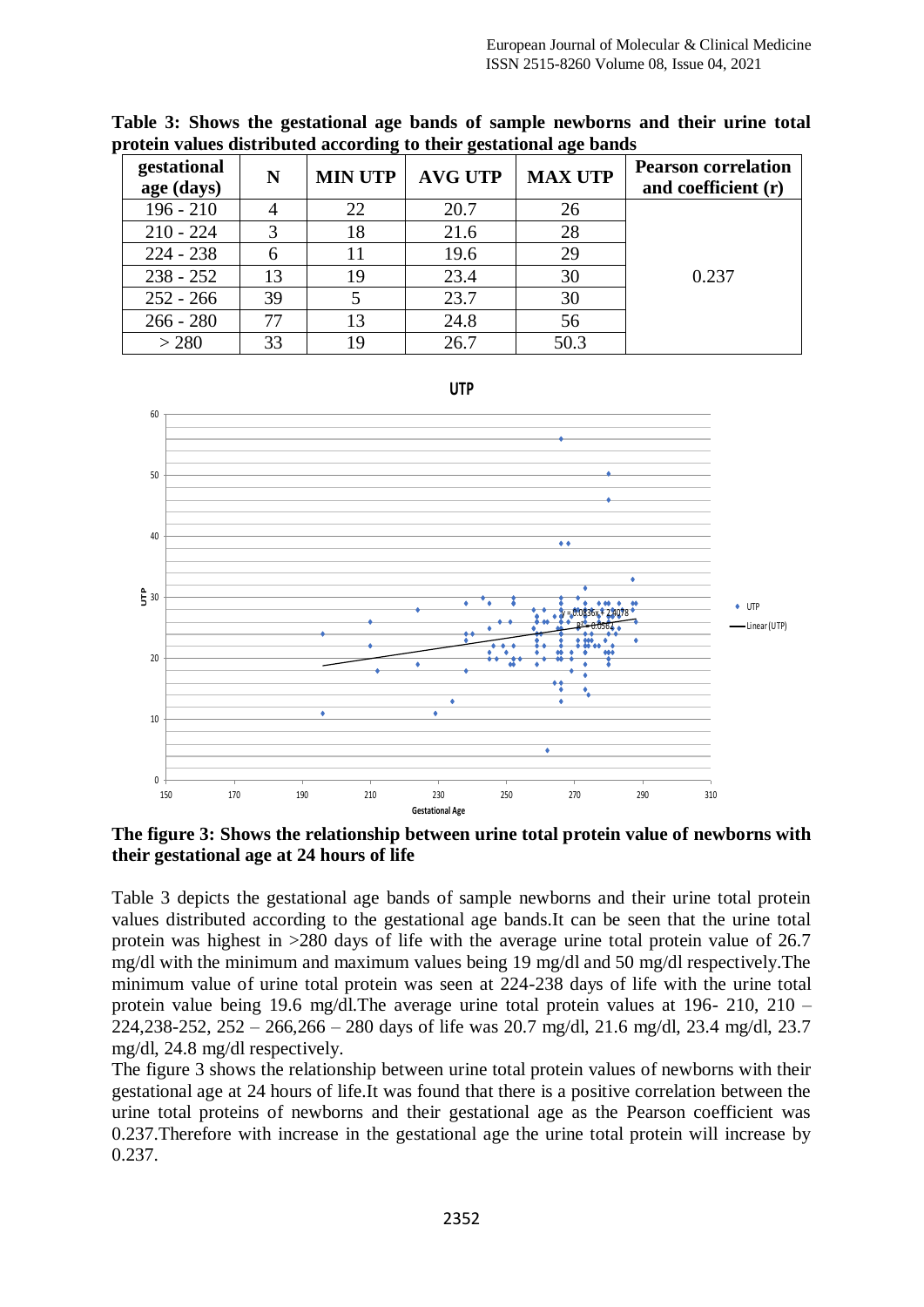| gestational<br>age (days) | N  | <b>MIN UM</b> | $AVG$ UM | <b>MAX UM</b> | <b>Pearson correlation</b><br>and coefficient (r) |
|---------------------------|----|---------------|----------|---------------|---------------------------------------------------|
| $196 - 210$               |    | 3.1           | 5.8      | 6.8           |                                                   |
| $210 - 224$               | 3  |               | 1.7      | 2.1           |                                                   |
| $224 - 238$               | 6  | 0.7           | 4.55     | 7.6           |                                                   |
| $238 - 252$               | 13 | 1.4           | 5.2      | 7.9           | 0.40                                              |
| $252 - 266$               | 39 | 0.7           | 4.5      | 8.9           |                                                   |
| $266 - 280$               | 77 | 0.8           | 5.1      | 12.3          |                                                   |
| > 280                     | 33 | 0.9           | 4.8      | 12            |                                                   |

**Table 4: shows the gestational age bands of sample newborns and their urine microalbumin values distributed according to their gestational age bands.**



**The figure 4: Shows the relationship between urine microalbumin value of newborns with their gestational age at 24 hours of life** 

Table 4 depicts the gestational age bands of sample newborns and their urine microalbumin values distributed according to the gestational age bands.It can be seen that the urine microalbumin was highest in 196 -210 days of life with urine total protein value of 5.8 mg/dl with the minimum and maximum values being 3.1mg/dl and 6.8 mg/dl respectively. The minimum value of urine microalbuminwas seen at  $210 - 224$  days of life with the urine microalbumin value being 1.7 mg/dl. The average urine microalbumin at 224 – 238, 238 – 252, 252-266, 266 – 280 and at >280 days of life was 4.55 mg/dl, 5.2 mg/dl, 4.5 mg/dl, 5.1 mg/dl, 4.8 mg/dl respectively.

The figure 4 shows the relationship between urine microalbumin value of newborns with their gestational age at 24 hours of life.There is a positive correlation between urine microalbumin of newborns and the gestational age of newborns as the Pearson coefficient was 0.040.It shows that with increase in the gestational age there will be an increase in the urine microalbumin by 0.040.

#### **Discussion**

The definitive human kidney arises from two distinct sources. The nephrons are derived from the metanephros and the collecting part of the kidney is derived from a ureteric bud which arises from the lower part of the mesonephric duct. Differentiation of the metanephros starts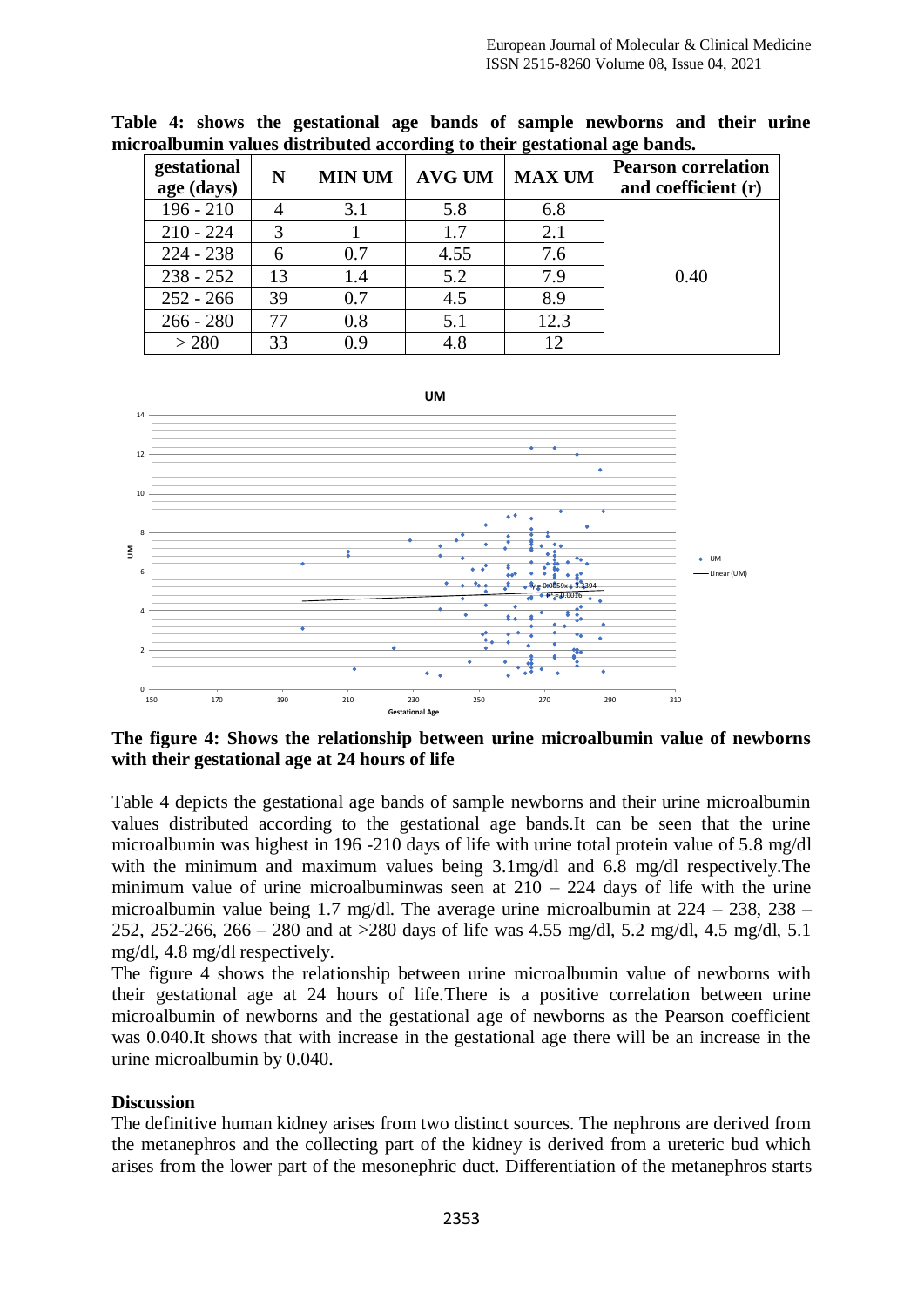at around 5 weeks of gestation, and the first nephrons are formed by 8 weeks of gestation. Nephrogenesis continues up to 34 to 35weeks of gestation. From the completion of nephrogenesis at around 35 weeks of gestation until the birth, the nephrons grow only in size. At birth, juxtamedullary nephrons are more mature than the superficial nephrons. The total number of nephrons ranges from 600,000 to 1.2 million per kidney. Renal pathologies which lead to proteinuria and albuminuria are quite rare in neonates but still neonatal urine contains proteins.

There have been various studies which indicate that the neonatal urine contains higher amounts of protein than expected due to immaturity of nephrons in neonatal kidneys but these studies have various limitations, like these studies are quite old, sample size is small and different gestational ages have not been used, thus it becomes important to assess and establish normal limits of urine protein and urine albumin in normal newborns at different gestational ages. Similarly, estimated glomerular filtration rate in newborns is very different from that of children and adults. It can be said that if we apply adult and paediatrics Chronic Kidney disease(CKD) classification to the neonatal glomerular filtration rate then neonatal kidneys would fall in CKD stage III. Hence it is important to establish the normal limits for the glomerular filtration rate for newborns of different gestational ages.

In the present study we have tried to find out the variation in renal physiology and renal function with changing gestational age. We used the parameters; spot urine total protein (UTP), estimated glomerular filtration rate (eGFR), serum creatinine (SC), cord serum creatinine(CSC) to study this variation.

Table 1 show that minimum and maximum eGFR of newborns in our study sample were 19.6 and 37.1 ml/1.73m<sup>2</sup>/min respectively which shows that on applying pediatric CKD classification to neonatal eGFR, they behave as a patient of chronic kidney disease stage II / IV with respect to its renal physiology. We also found that there was a positive correlation between the gestational age and eGFR with (r) value of 0.324 which means that with rise in gestational age the eGFR increases. Therefore, we conclude that although eGFR improves with gestational age but it is always below 40% of the normal. Thus we would like to put forward our suggestions regarding keeping extreme precaution while managing fluid, electrolyte and acid base imbalances in neonates and while administering nephrotoxic drugs.

We analysed the relationship between the gestational age and SC; during this analysis we used serum creatinine values estimated from blood samples drawn at 24<sup>th</sup> hour of life. Table 2 depicts that the minimum and the maximum observed values of serum creatinine were 0.5 and 0.9 mg/dl respectively but in majority of samples it ranged from 0.7 - 0.8 mg/dl. There was a positive correlation ( $r = 0.003$ ) between gestational age and SC. This is very negligible value as can be seen from figure 2, the linear relationship between the gestational age and the SC is almost a horizontal line. Thus we can say that the SC estimated at 24 hours of life values did not depend on the gestational age.

Thus, we can conclude that increasing gestational age does not have much effect on SC of neonate. It can also be seen that all the normal newborns, irrespective of gestational age had SC values  $\langle 0.9 \text{ mg/dl}$ . Thus, we can postulate that any value of SC  $>0.9 \text{ mg/dl}$  after birth should be dealt with caution and should be investigated thoroughly.

It was found that although proteinuria (microalbumin, total protein and tubular protein) varies with gestational age and increases proportionally but this does not happen in case of SC, eGFR also shows improvement. This means that on the basis of biochemical analysis, kidneys do not show any maturity (either tubular or glomerular) and kidney function (SC) remain almost static. Even then eGFR improves, this can be explained with the fact that with the increasing gestation the length of the baby increases and thus eGFR (K x Lt(sc) / SC (mg/dl)) also shows rise. Hence, improving eGFR with increasing gestational age gives false sense of improving renal maturity.